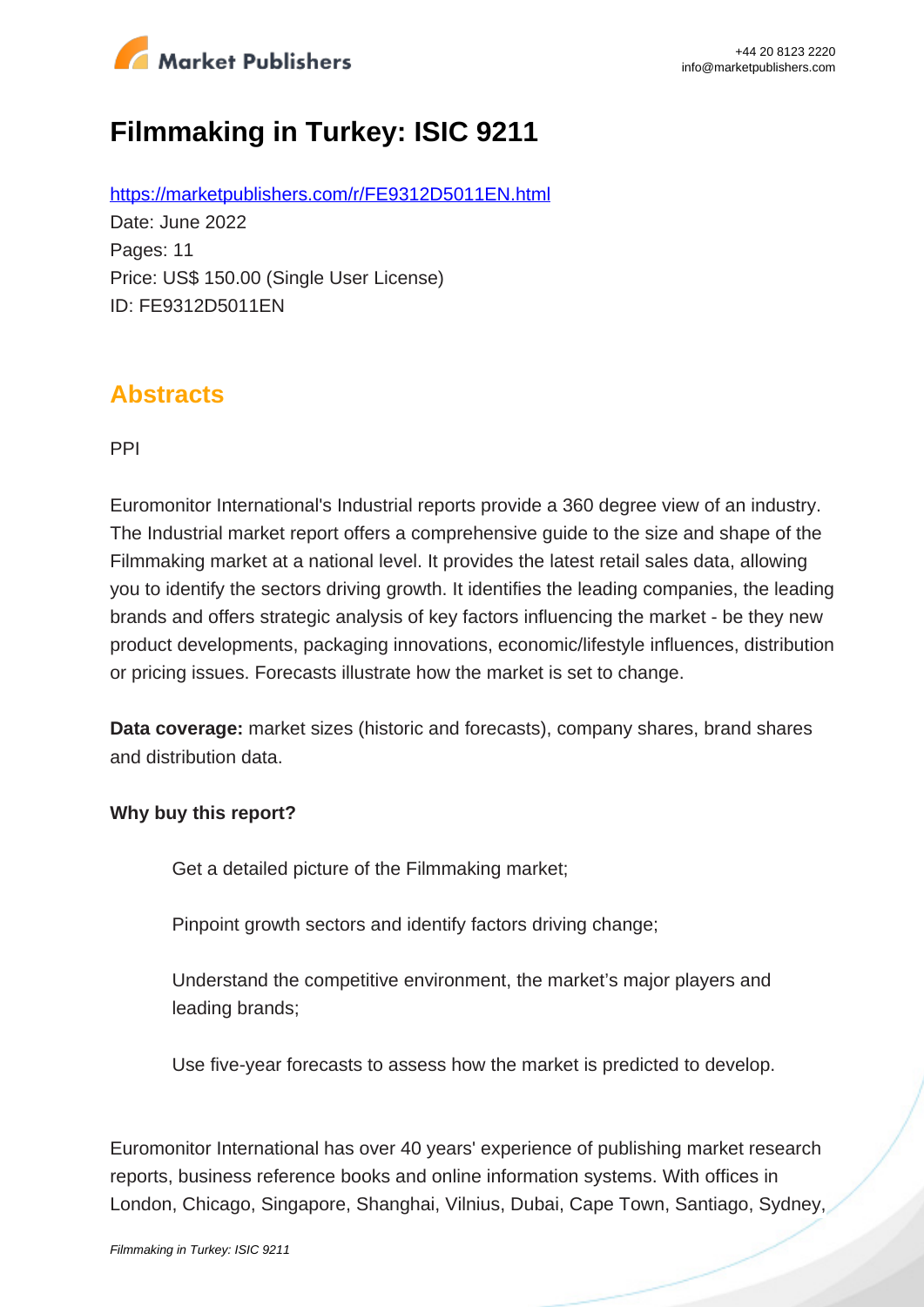

Tokyo and Bangalore and a network of over 800 analysts worldwide, Euromonitor International has a unique capability to develop reliable information resources to help drive informed strategic planning.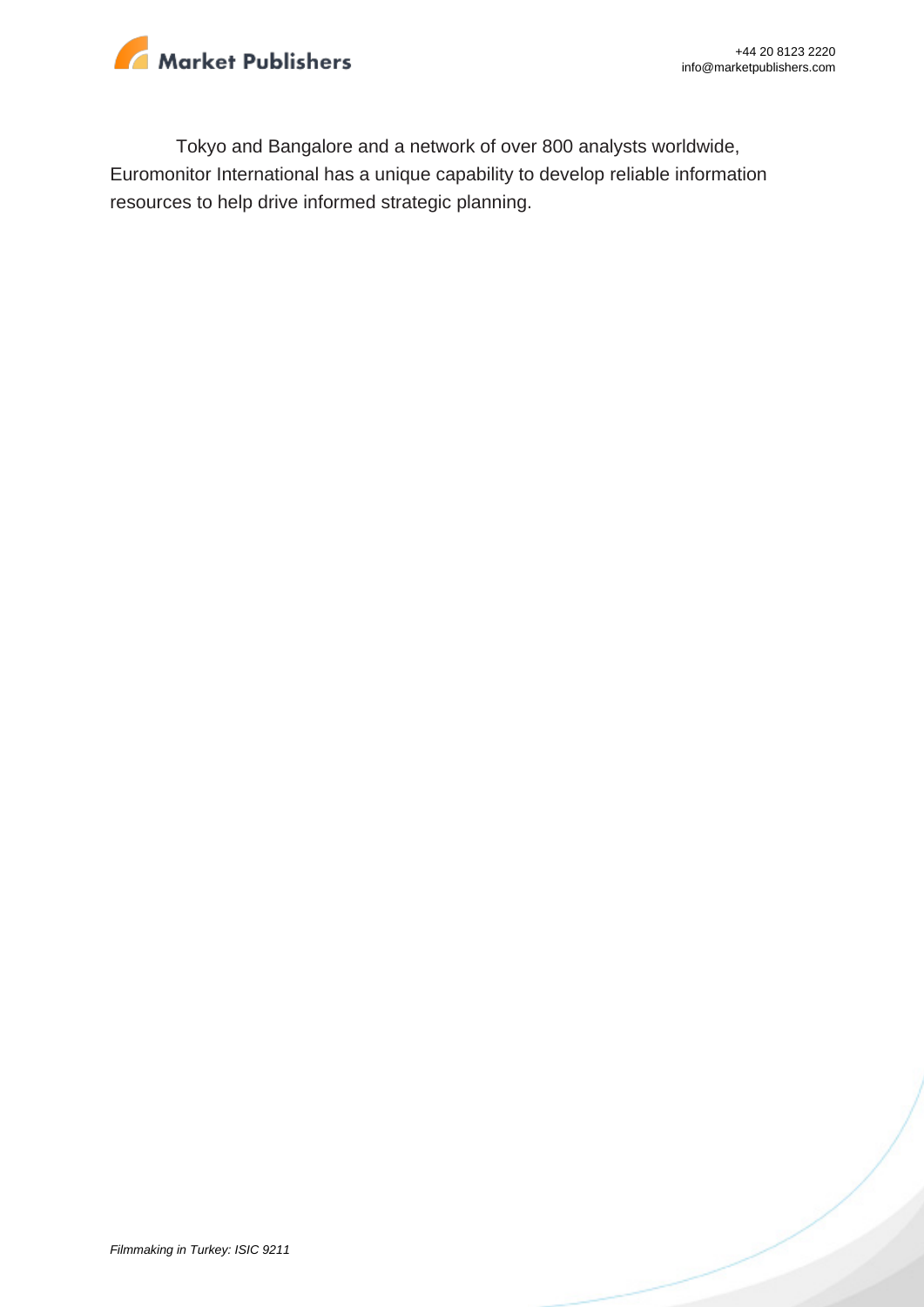

## **Contents**

FILMMAKING IN TURKEY: ISIC 9211 **HEADLINES** INDUSTRY OVERVIEW TURNOVER SCORECARD Summary 1 Scorecard of Turnover Pillar 2021 CHART 1 Turnover Regional Comparison 2021 CHART 2 Turnover per Capita Regional Comparison 2021 CHART 3 Turnover Growth Regional Comparison 2016-2026 CHART 4 Turnover 2016-2026 CHART 5 Turnover per Employee 2016-2021 COST STRUCTURE CHART 6 Cost Structure 2016-2021 CHART 7 Profit and Profit Margin 2016-2021 CHART 8 Average Salary 2016-2021 CHART 9 Labour Costs and Employee Productivity Comparison 2016-2021 CHART 10 Market Structure by Buyer 2016-2021 FIRMOGRAPHICS CHART 11 Number of Companies by Size 2016/2021 CHART 12 Competitive Landscape Structure by Company Size 2016/2021 CHART 13 Top Companies' Ranking 2016-2021 and % of Turnover 2021 ATTRACTIVENESS INDEX CHART 14 Attractiveness Index in Selected Industries 2021 ECONOMIC CONTEXT AND LABOUR MARKET Summary 2 Economic Context and Labour Market 2021